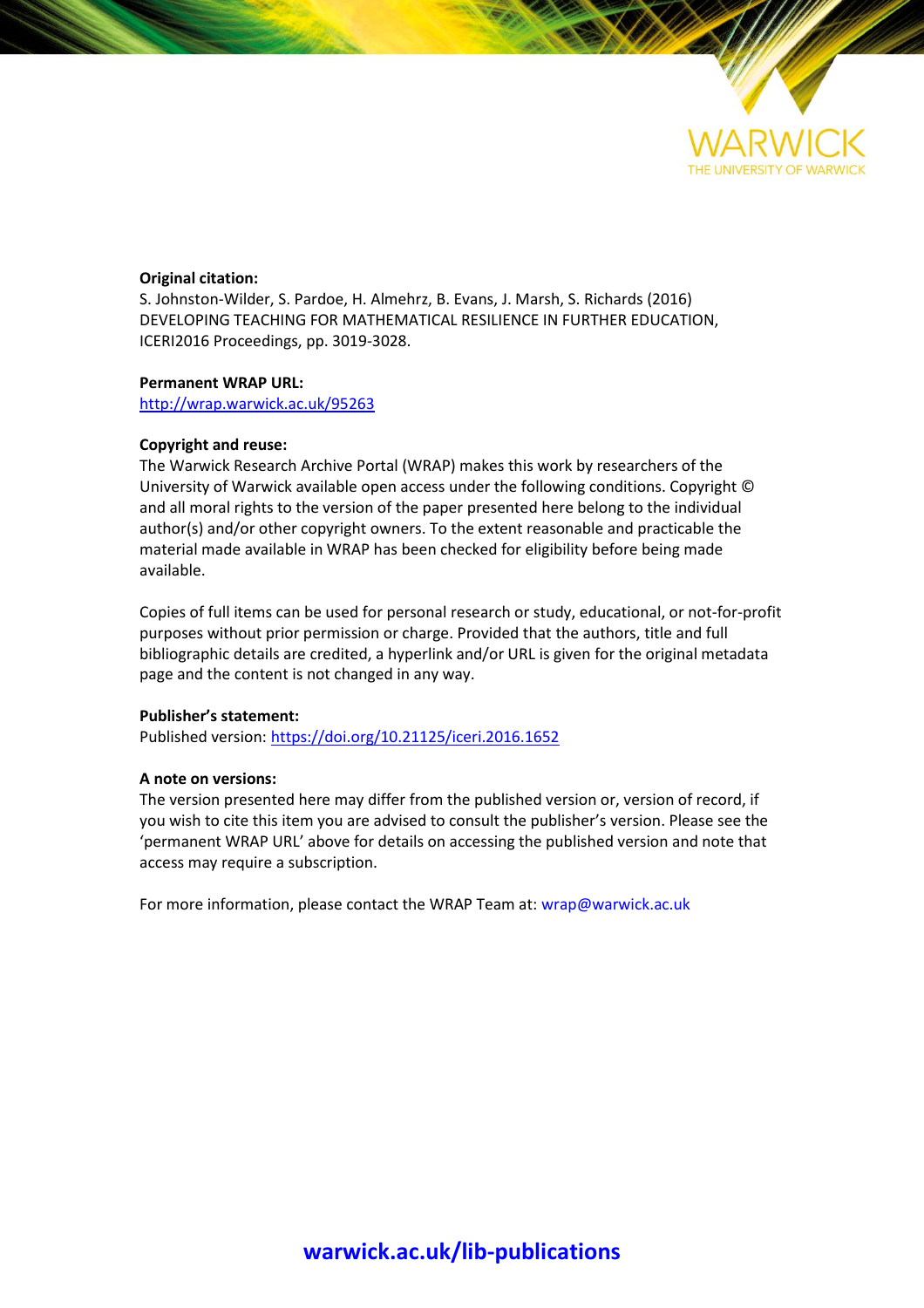# **DEVELOPING TEACHING FOR MATHEMATICAL RESILIENCE IN FURTHER EDUCATION: DEVELOPMENT AND EVALUATION OF A 4-DAY COURSE**

**S. Johnston-Wilder, S. Pardoe, J. Marsh, H. Almehrz, B. Evans, S. Richards**

*University of Warwick (UNITED KINGDOM)*

## **Abstract**

The construct 'Mathematical Resilience' [1] has been developed to describe a positive stance towards mathematics whereby learners develop approaches to mathematical learning which help them to overcome the affective barriers and setbacks that can be part of learning mathematics for many people. A resilient stance towards mathematics can be engineered by a strategic and explicit focus on the culture of learning mathematics within both formal and informal learning environments. As part of that engineering, we have developed the notion of 'Teaching for Mathematical Resilience'. The work described here is focused on developing teachers who know how explicitly to develop resilient learners of mathematics.

This paper discusses the development and evaluation of a 4-day course developed and delivered by a team of mathematics educators and professional coaches (referred to as the PD leads); the paper is a sequel to a previous paper in which we concluded that many teachers would benefit from more than a 1 day introduction due to high levels of personal mathematics anxiety and increased expectations on teachers of mathematics in Further Education in England.

The course was developed in 2015; first presentations ran between January 2016 and March 2016 and recruited participants who work as teachers of numeracy or mathematics in the Further Education (FE) sector in the Midlands of the UK. Many of these teachers were being required to teach beyond their own level of mathematical confidence.

Although there are always aspects of a course than can be improved by reflective practitioners, the overall impact of the project as expressed by the participant teachers who received it was very positive. Teachers' awareness was increased of negative past experiences as a possible cause of difficulty with mathematics; teachers became aware of how patterns of behaviour such as avoidance and disruption may have developed as safe-guarding habits and how mathematics anxiety can be transmitted from teacher to student in a vicious cycle.

Teachers were supported to work through personal anxieties towards mathematics in a safe and collaborative environment, which included a professional coach, and to develop elements of personal mathematical resilience and awareness of the affective domain. Teachers developed an extensive range of tools, strategies and approaches to 'take off the emotional handbrake' of learners, to recognize and address anxiety, re-engage learners and build resilience. The tools included tasks designated ALIVE (Accessible, Linked, Inclusive, Valued and Engaging). The strategies included coaching skills.

A common theme was just how much such a course was needed and appreciated by participants. The work is being further extended and developed through local mathematics teacher networks (MathsHubs).

Keywords: Mathematical resilience, growth zone model, mathematics anxiety, ALIVE tasks, coaching

# **1 THE CONTEXT**

A significant proportion of the population in UK suffers from maths anxiety and maths exclusion, including many teachers of mathematics in the Further Education (FE) sector in UK [2], and UK has a long tail of underachievement in maths [3]. Government policy in England now dictates that all students up to the age of 19 are required to carry on studying maths until they achieve a 'good' GCSE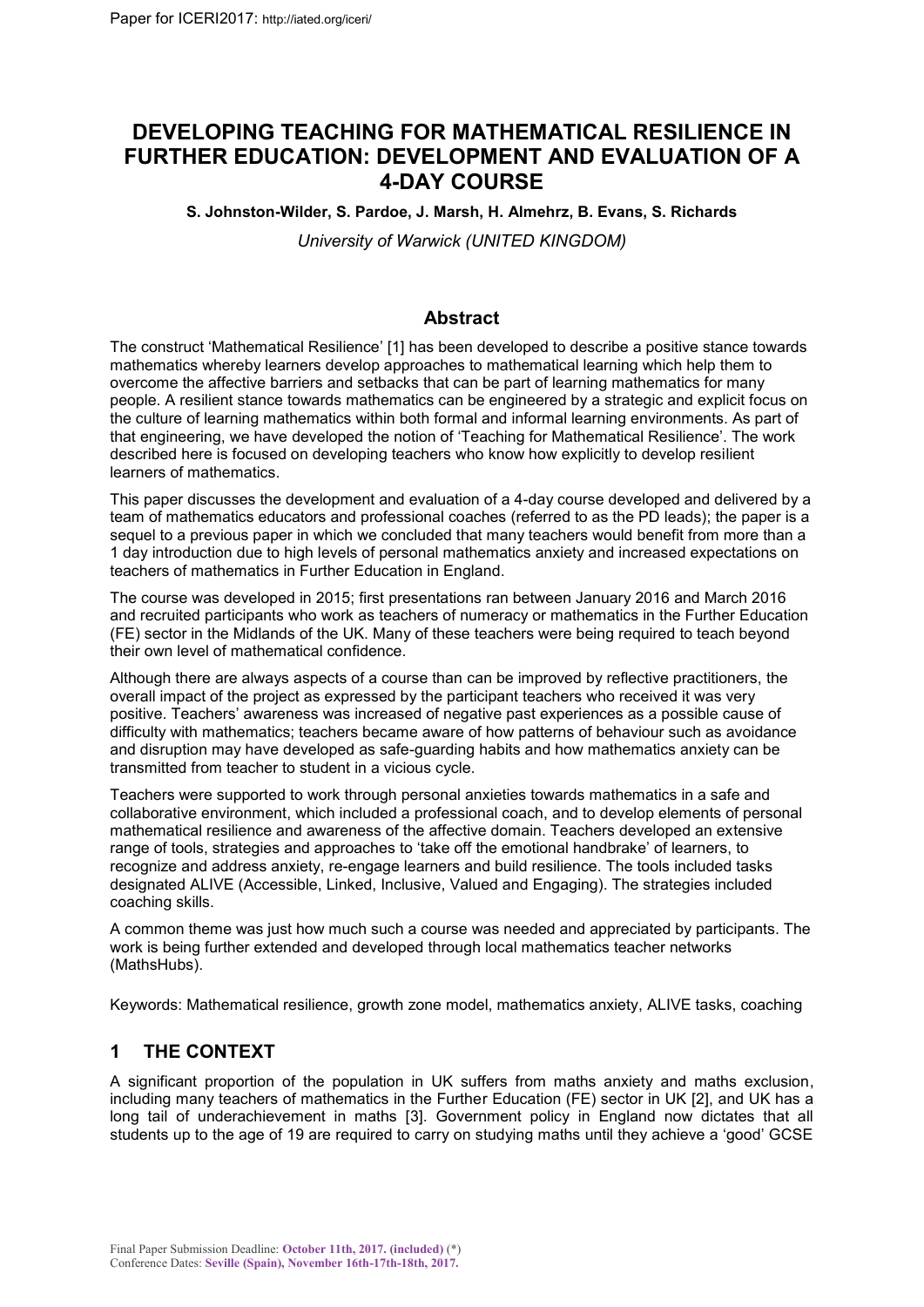grade. Sadly, the UK government does not appear to recognise the scale of the affective barriers and the psychological harm involved.

Around 50% of young people starting FE courses in England have experienced previous failure at Maths GCSE [4]. Consequently, many FE students adopt strategies of avoidance and passive noncompliance; student attendance in FE mathematics is often low, student expectations are low and anxiety levels are high. In the experience of the authors, people often lack awareness of the impact of the affective domain on progress in mathematics and why so many people are not proficient in apparently 'basic' maths.

# **2 THE AFFECTIVE DOMAIN**

By the affective domain, as opposed to the cognitive domain, we mean values, beliefs, attitudes and emotions as they affect learning. The particular importance of the affective domain in relation to mathematics has been powerfully expressed by Jo Boaler:

*'Maths, more than any other subject has the power to crush children's confidence and to deter them from learning important methods and tools for many years to come'* [5, p. 1].

'*Within the UK, girls in particular tend to dislike mathematics; they are often anxious when asked to solve mathematical problems and underperform compared with boys'* [3, p.1].

Particular teaching methods, such as an emphasis on speed and accuracy can often produce anxiety and stress in learners [6], but mathematics anxiety is also prevalent amongst teachers, and maths anxiety spreads [7]. In the UK, maths is typically viewed as a largely abstract subject, expressed symbolically, with little regard either to Bruner's enactive and iconic stages or to its practical application. Teaching of mathematics is often characterised by isolated skills, rather than deeper understanding of the connections between topics [1]; the need for learners to persist in a struggle with maths is often downplayed [8]; and learners are not allowed agency. Nardi and Steward [9] have described this as 'TIRED' maths (tedious, isolated, rote, elitist and de-personalised); students respond with avoidance, and if that isn't possible, with helplessness and anxiety [10].

Anxiety depresses an individual's ability to process cognitively [11], creating a vicious cycle of failure [12]. Thus maths anxiety is acquired, and disabling; it is also treatable. Using the growth zone model (figure 1), learners can begin to distinguish between the feelings that occur when faced with a challenge that requires persistence and perseverance [13] with initially uncertain results (growth zone), and those that arise when a threat to well-being is perceived (anxiety zone) when the anxiety interferes with thought and needs addressing before trying to do any more maths.



Figure 1: The growth zone model

The problem is that teachers with maths anxiety are being asked to teach students who also have maths anxiety, without the skills and training to support their students or themselves. Maths anxiety in teachers is associated with lower self-efficacy in mathematics teaching [14], transmission of more maths anxiety to students [7] and teachers who expect students, especially girls, to find mathematics difficult [15] resulting in teachers having low expectations and, rather than offering students challenge and development, they give them rules and routines, encouraging expectations of "do this and you will pass the exam".

Having identified that many FE teachers were being required to teach beyond their own level of mathematical confidence, we concluded that they needed support and training in how to develop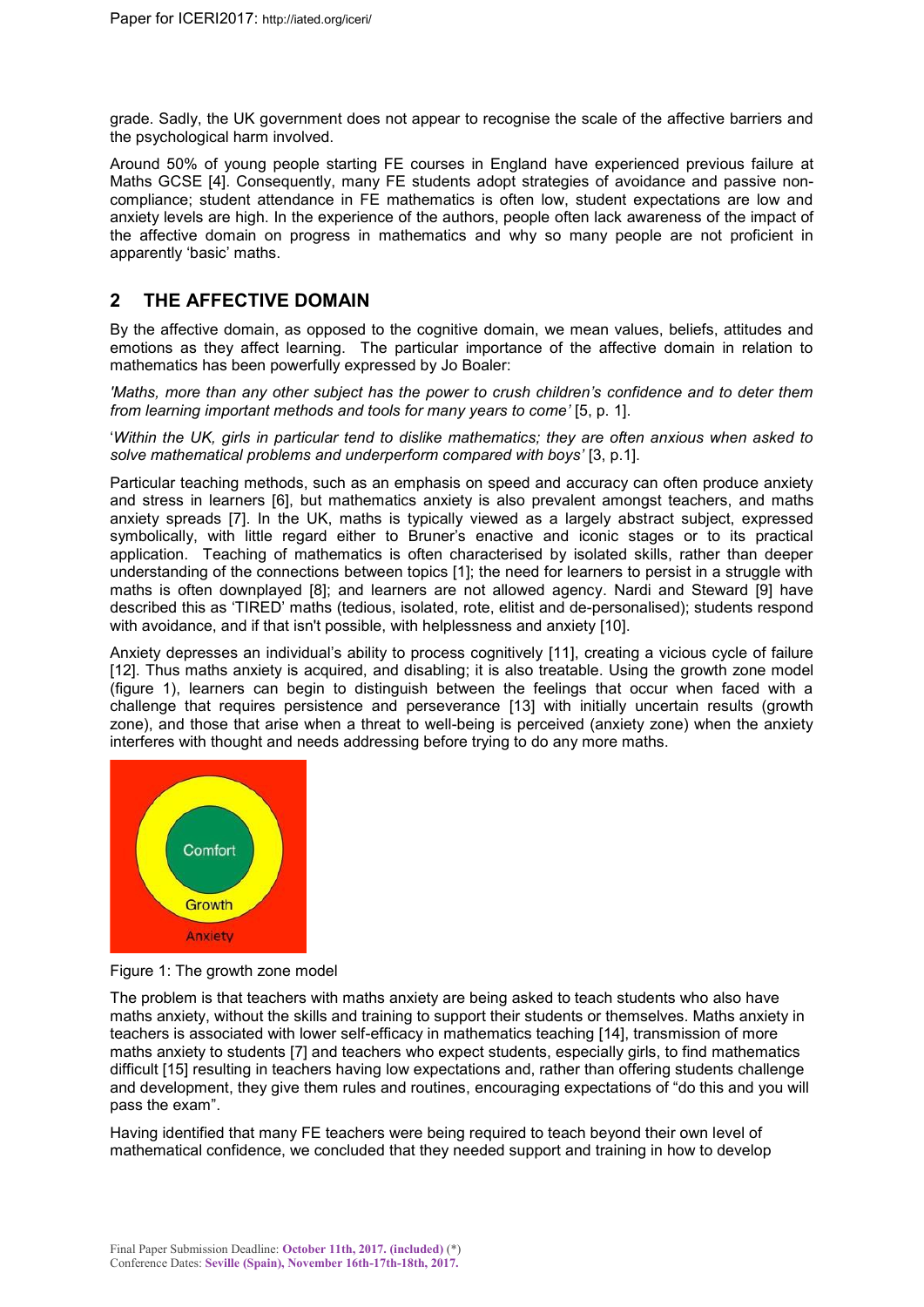mathematical resilience in their learners. Mathematical resilience has been developed to describe a positive stance towards mathematics whereby learners develop approaches to mathematical learning which help them to overcome the affective barriers and setbacks that can be part of learning mathematics for many people [1], and develop confidence, persistence and perseverance [13]. A resilient stance towards mathematics can be engineered by a strategic and explicit focus on the culture of learning mathematics within both formal and informal learning environments [1]. Thus, in 2015 a team developed and delivered a series of 1-day courses with first presentations running between January 2016 and March 2016. The course, "Teaching for Mathematical Resilience", developed by teachers who know how explicitly to develop resilient learners of mathematics, recruited participants who work as teachers of numeracy or mathematics in Further Education (FE) and workbased learning institutions in the Midlands of the UK. Our findings from this course concluded that many teachers would benefit from more than a 1-day introduction due to high levels of personal mathematics anxiety and increased expectations on teachers of mathematics in Further Education in England.

### **3 PLANNING THE FOUR DAY COURSE**

Following the success of the one-day course [2], feedback, and with further funding from the Education & Training Foundation, a four-day CPD intervention was planned, adding three days on to the original one-day course, to further address the needs of maths teachers in the FE and skills sector. This paper, a sequel to a previous one written about the 1-day courses, discusses the development and evaluation of the 4-day course, developed by a team of mathematics educators (mostly FE specialists) and professional coaches with a background in teaching mathematics. According to one of the team members: "*research shows that one-day courses tend to not have very much impact unless it's followed up on*". Setting up a four-day course was risky: "*It is difficult because we'd like everybody to come in for 10 day courses but in reality there is not enough money. Teachers are too busy and colleges won't let them out, especially with the shortage of maths teachers."*

The aim of the four-day programme was twofold. First we wanted to support teacher-participants to develop their own mathematical resilience as they developed their own personal maths skills (e.g. in preparation to teach GCSE maths). At the same time, we aimed to equip the teacher-participants with strategies to develop a growth mindset and mathematical resilience in their learners and improve learner progression.

Each four-day course was co-led by an FE maths trainer and an experienced coach. This model of delivery has a history of successfully supporting maths anxious adults to become skilled helpers for maths learners [4,16], whereas in this paper we focus on developing awareness of the role of coaching in teachers of mathematics. One team member reported: "*The four day course was new to me because it had coaching*." And another said that it was "*very interesting to look at a course that would look explicitly at [coaching]"*.

The first day was largely the same as the day reported in [2] and included an introduction to mathematical resilience and the growth model, with a particular emphasis on maths being 'ALIVE': accessible, linked, inclusive, valuable, engaging [2]. Subsequent days utilized coaching approaches, focusing on different parts of the GCSE curriculum (number, algebra, ratio/proportion/rates of change, geometry & measures, probability and statistics) and each from the perspective of ALIVE maths. As with the one-day course, the course content was developed, amended and updated throughout the delivery period in response to feedback from teacher-participants and from the PD leads delivering the CPD.

The team members developing the course set out to focus on: developing teachers' awareness of the impact of the affective domain; developing awareness that many students and some fellow teachers have maths anxiety; how to encourage belief in growth; learning to embrace challenge and become more engaged with learning in the growth zone; developing supportive techniques to enable learners to recognise and take action if they enter their red zone; developing deeper understanding of how to avoid causing students to become helpless; developing active listening skills; developing coaching techniques to support learners to be encouraged to take control of their own learning; developing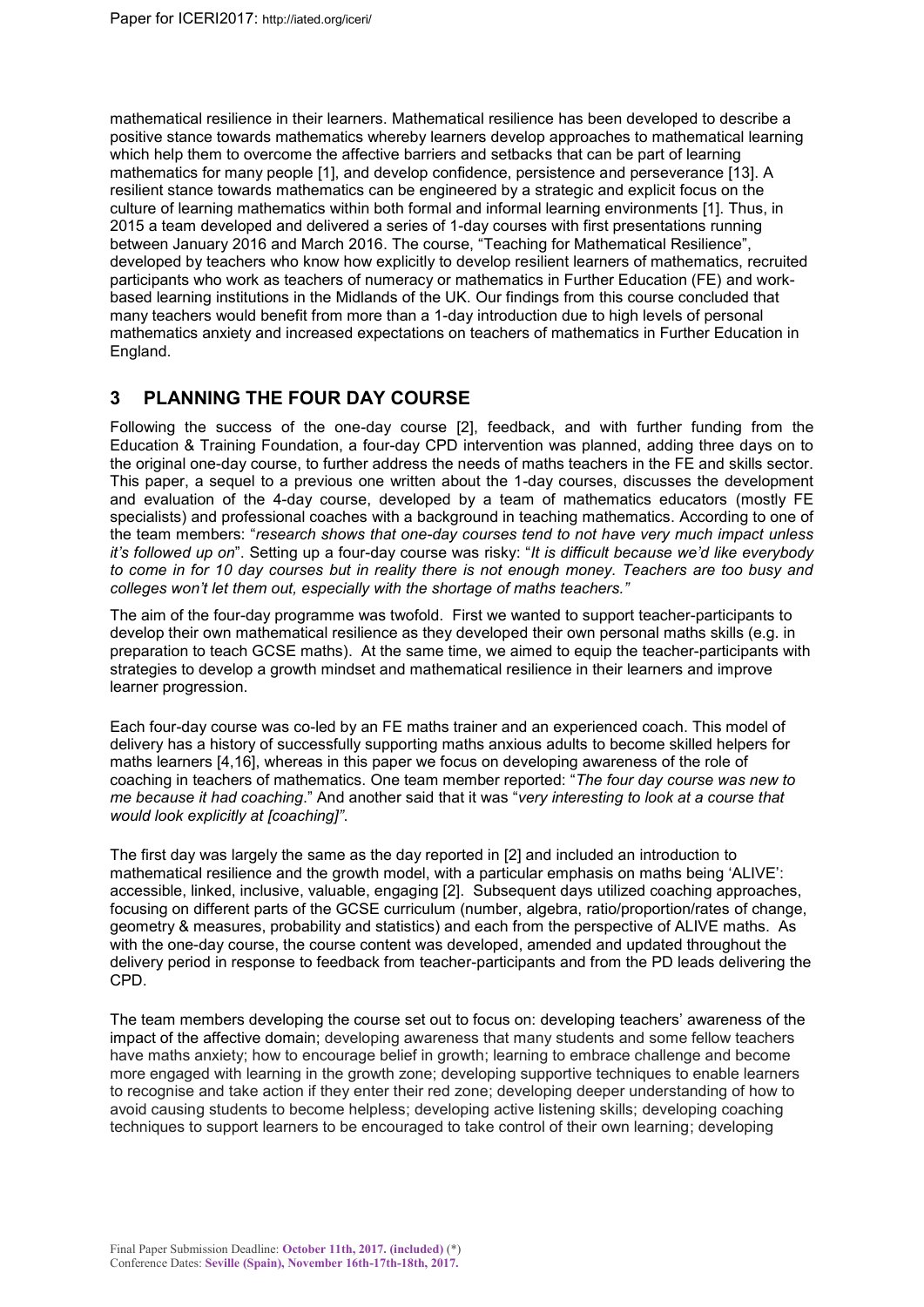teachers' own mathematical resilience; sharing ALIVE activities that teachers can use to re-engage learners with maths.

There were features in the structure of the programme that were in common with the one-day course:

- **Reflecting, sharing & discussing experiences of mathematics learning,** to raise awareness of affective factors in mathematics learning and, in particular, how the behaviour of teachers can impact on learners' attitudes, beliefs and behaviours.
- **Growth mindsets in relation to mathematics.**
- **Mathematical resilience:** as a construct to address affective barriers to learning mathematics
- **Growth zone model,** as a framework for viewing responses to different kinds of learning situation, and to encourage reflection on the feelings and emotions associated with each zone.
- **Accessible activities**, using:
	- o 'low floor-high ceiling' open problems that allow a variety of approaches at different levels
	- $\circ$  artefacts and visual representations to develop understanding, rather than reliance on just symbols
	- $\circ$  meaningful contexts which encourage more intuitive approaches, rather than standard algorithms.
- **Exploratory questioning,** to support learners' perseverance with mathematical problem solving.

#### **Reflections & action planning.**

The data presented in this paper comes from two sources: written feedback sent in by PD leads who led the courses and post-course interviews with the FE maths specialist PD leads at the end of the courses.

### **4 RUNNING THE FOUR DAY COURSES**

Three courses were run, each co-led by a coach and an FE maths trainer who had taken part in the team development of the programme.

### **4.1 Day 1**

The team knew from experience that it was important to create explicitly a safe learning environment. The data shows that many participants had strongly negative prior experiences of maths and were worried about being 'put on the spot'; also some were highly maths avoidant to the point of describing themselves as phobic.

The day started with groups of teachers being asked to look at a collection of numbers and sort them into 'friendly' unfriendly' and neutral'; this was found to be 'perfect as an introduction to the ideas of maths having an affective aspect'. Participants recorded their hopes and fears for the course: many hoped to find out about ways of engaging their learners; helping learners to overcome very negative feelings about maths; incorporating maths into lesson plans for students on vocational courses. Examples of previous negative experiences with maths included: not being able to understand what they were being asked and feeling inadequate, stupid, pressured, bullied or bored.

Participants were introduced to what we call Bruner's ladder of accessibility (enactive–iconic– symbolic) and given a range of artefacts that can be used with students, including two-way look up tables and a 'Toblerone' ruler [2] to support teaching of fractions, decimals and percentages.

One PD lead commented on the planned course: "*another thing that developed my confidence was returning to the fundamental concepts. I realised (with the help of concrete materials) some very basic things, such as that square numbers could be represented as squares. In fact multiple representations and analogies have been mind-expanding and essential to me."*

In the delivery, the Growth Zone work was found to be powerful; participants were found to be very interested in brain function - particularly the interaction between automatic responses, emotion and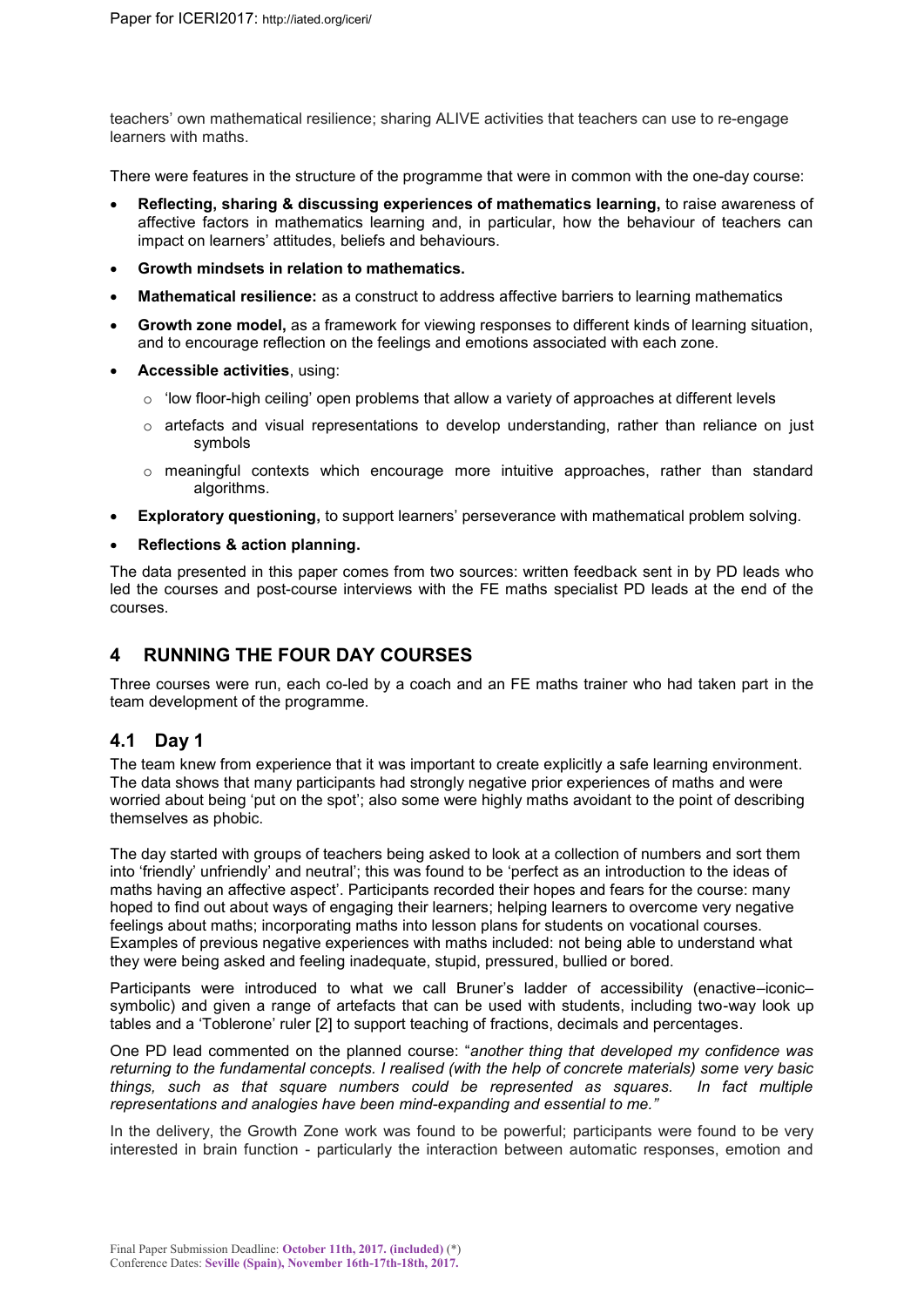cognition in the 'red zone'. Participants "genuinely wanted to explore the concept of maths anxiety and resilience but also observed how the concepts applied to other aspects of their own lives".

From a team member's feedback, "*there clearly are a lot of people out there who have been really hurt by their early experiences with maths and may enjoy a deeper exploration"* as suggested in Johnston-Wilder and Marshall [17]. It was interesting that one delivering pair reported: "*Those who were more confident initially [with the maths] found it quite hard to work in an MR-building way in the group activities - a couple of them either wanted to teach by telling or just do it quickly themselves. [As course deliverers] we kept identifying this though and the reflections at the end of the day showed that a great deal of self awareness had taken place"*.

As an example of a task being found engaging, most participants *"seemed shocked to be interrupted so quickly from '4 fours' as they were getting really stuck in'*". Exemplifying inclusion, one team member contrasted two activities saying: *"The mathematicians felt uncomfortable with all the uncertainty and so the less mathematical [participants] had a chance to take the lead."*

## **4.2 Day 2**

In the initial feedback, everyone reported that they had found something from Day 1 personally useful; most participants indicted they were already using some of the ideas and approaches. A variety of ingredients from Day 1 were mentioned in this context, but the idea of the growth zone model seemed to have made a particular impression; several participants reported telling colleagues, friends or family about this idea, as well as using the idea of growth mindset with students. Participants sometimes used the term 'in the red zone' spontaneously.

During Day 2, *'participants often became very involved with the maths and didn't want to be moved on'.* One task in particular was found to be '*a nice equaliser in terms of those who are maths confident and those who are maths reticent; everyone could have a go and the 'mathematically confident' weren't necessarily either more confident or competent than anyone else. Using algebra tiles to work on quadratic expressions such as x<sup>2</sup> +3x+2 'provided different challenges – some of the more 'mathematically confident teachers found it hard to connect with concrete materials' which is an important finding as they are required to make maths accessible for their learners.*

The PD leads thought the day went well and one pair reported: *"it is evident that the [participant] group has bonded very well. This has contributed to the sense of a safe environment where mistakes and humour are welcomed. They really enjoy each other's company."*

Another pair reported: *"Lots of talking and laughter – a good start to the day. Likewise the 4 fours exercise was very inclusive. In reflections on their past week they all reflected on how they were already changing their practice within the arena of maths teaching but also outside of it too. This was very exciting to hear."*

Those participants who identified as 'maths phobic' presented as needing more personal attention regarding their maths skills. However, the leaders observed what they interpreted as *"the participants appear to be relieved that they were being listened to".* One team member commented: *"I think there is more to be explored regarding the growth zone model as the experience of many students sometimes appears to be less about 'panic' but more about frustration, anger, irritation, impotence, isolation, withdrawal, resentment. Of course, for some panic is an accurate word".*

# **4.3 Day 3**

Generally participants appeared to be very interested and engaged in the coaching activities; several reported using newly acquired coaching skills in their practice as a result of Day 2. One of the participants, who had identified as maths phobic, reported that she had started a homework club, felt more confident about helping her daughter with maths and that generally the course had had a big impact on her. Two reported using the red/amber/green cards with students; another had used the coaching skills to help a student overcome her fear of fractions.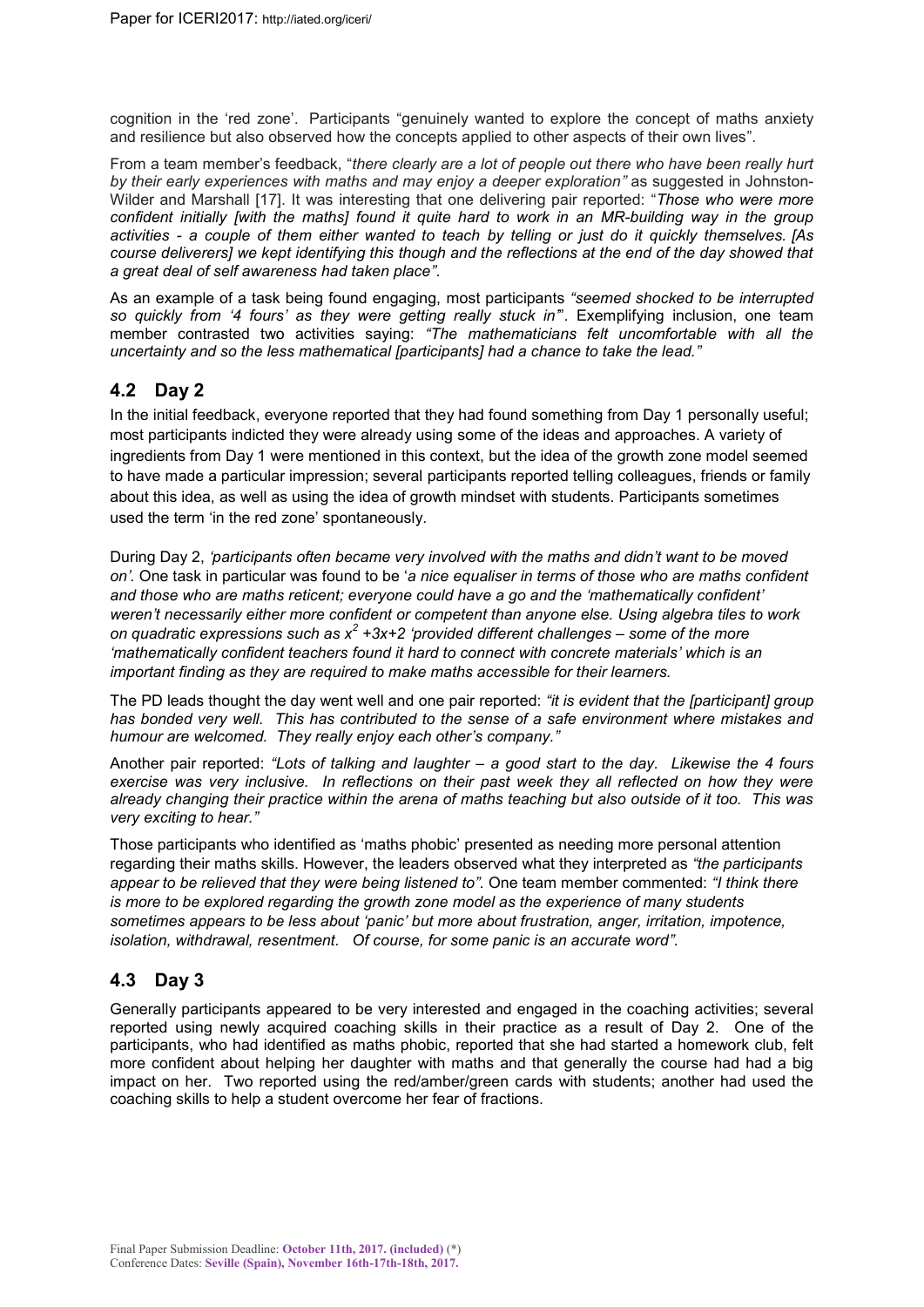Whilst working on the ALIVE mathematical tasks, participants appeared comfortable with disclosing and discussing which zone they were in and several engaged in suggesting ways of adapting the tasks so as to make them more relevant to particular learners.

One task involved making pie charts and bar charts out of coloured sweets to represent the distribution of colours in each box. Another involved comparing box plots showing levels of maths anxiety in boys and girls in a class. One team member reported: *"The 'sweets' activity went very well and was a great contrast to the box plot activity. The fact that the context for the box plots was maths anxiety made it interesting to participants. However, some participants found themselves in their 'red zone' and this gave an opportunity for the coach to give demonstration about how to support a learner out of the red zone through coaching."*

Sharing reflections at the beginning of the day evidenced the extent to which participants were adopting the ideas of the growth zone model and coaching techniques across their professional practice and personal life (one used a timing formula to prepare a roast dinner for Mothering Sunday!). All talked about seeing maths in a new way and experimenting with how to work with their learners. Great strides in self awareness were shown by a number of the participants. One team member reported a participant who said "*we need to turn around learned helplessness*".

### **4.4 Day 4**

The emergent coaching skills of teachers have a really important part to play in developing MR. As the PD leads were new to the course, one reported: '*it wasn't until the 4th week that we really made explicit the role of coaching in the classroom and the links between coaching, MR and best practice generally in maths teaching – so that what we were focusing on could be seen and understood in the wider context.*" She went on: "*Personally I loved delivering the course [as the maths trainer]. It was great to work with my coach and I learnt a lot about coaching. It was a treat seeing how the participants engaged with such enthusiasm with new ideas and gave them a go. Having such a rich mix of content meant that there was something for everyone – as can be seen by the end of course posters."*

Some participants reported giving their students more time to explain their understanding of the problem before saying anything. Others reported increased awareness of the role of mathematical discovery. According to one team member, whilst undertaking two of the activities: *"participants took it in turns to coach one another. The participants engaged deeply and were reluctant to stop! All participants used trial and improvement. During the activity participants questioned and tested assumptions about the relationships … It was also a good demonstration of a rich task with multiple entry points and a variety of approaches to finding a solution. Very rich post-activity discussion."*

Another activity was found to illustrate well how the same thing can be seen differently by different people: *"the participants frequently commented that they hadn't seen it like that before".* 

The PD leads delivering the courses found it a challenge to balance the needs for depth and breadth in delivery. One pair reported: *"From a coaching perspective we really focused on the approach to take when students were attempting questions e.g. GCSE exam questions and the investigations in the morning. We explored the type of questions they could use, highlighting a need for balance between questioning and giving space to process information. Students will also need support in different ways and at different times. Therefore, considerations need to be made between using directive v non directive coaching. If we withhold the right amount of support when students are really struggling (believing that to be a coaching approach!) they will likely go into the very zone we are aiming to keep them out of. It is nuanced work and as with everything else we get better with experience and learn from our own mistakes.*

*We really emphasised the need to develop a coaching style to teaching in an organic way where the teachers are paying attention to what works and what doesn't in each context. We were very keen that they did not go away with a dogmatic idea of what coaching is and isn't. Coaching is simply about 'unlocking potential' and helping people succeed.* 

*I very much enjoyed working with [my maths trainer] and took many ideas away about making maths more accessible from her. The group we worked with were excellent and made delivering the course such a rewarding experience. The feedback was excellent."*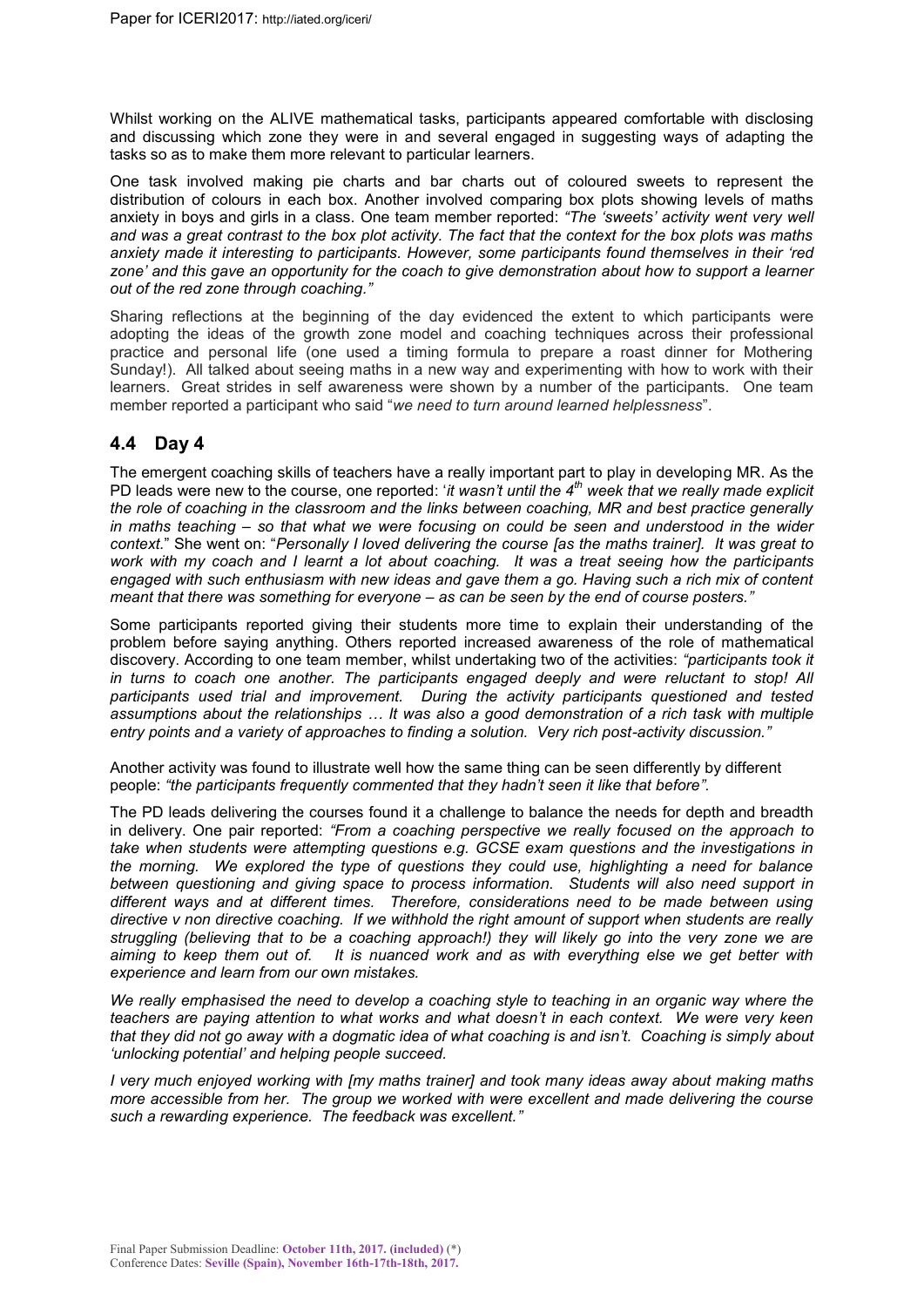# **5 EVALUATION**

The impact of the course as perceived by the PD leads delivering was immediate, significant and sustained.

Individual participants showed increased acknowledgement of their own mathematics anxiety, and of the impact that their own anxieties and those of their students were having upon their students' progress. This increased awareness affected the team members also: *"One of the things I haven't taken sufficient account of was the impact of maths anxiety on working memory."* The growth zone model was found to be an effective way of making explicit the difference between challenge and threat: "*what a good way to view where the anxiety comes in but also where the growth comes in, so you're going to be challenged a bit or you're not going to get anywhere, but if you go too far then it is a bad thing so you try to push people and challenge them and support them but also make sure that they're not drowning, and you do so explicitly*."

The explicit focus of the course on affective factors "*really reached like a call with them in that it was something that they haven't thought about before*". Skills to help people manage the affective domain were much appreciated: "[*the teachers] are keen to help, they are so anxious to remove the anxiety to ease the passage for learners that their attitude has been 'right let me show you, I can take tell you, I can do this for you, this is how you should do it. If you start from here, this is the way. … It might remove temporary anxiety but what it's done is to encourage maths helplessness. So instead of building resilience in the learners by encouraging them to think about what they're doing to move forward themselves, ... it has been much more tutor led instead of learner led. … and that has encouraged maths helplessness*". Being a good listener, encouraging learners to become more aware of where to get support was appreciated as important: "*I think the main one that people seem to pick on was that of the tutor stepping back and being less directive and letting the students support each other and take more responsibility for their own learning and feel empowered*."

A particularly pertinent observation came from the post-course interviews with the maths specialist PD leads: "*I noticed that tutors who are confident in their own maths skills tend to encourage maths helplessness. And those tutors who are less confident in their maths skills tend to be passing on the maths anxiety and the abhorrence of maths generally".*

The presence and modelling of the coaches impacted on maths specialist PD leads as well as the participants: one team member said "*although I thought about questioning techniques with students and ... not explaining things to them and ... getting them independent and doing thinking which obviously would create a good mathematician, I did not actually know how to do it. Apart from what I said, I just sort of intuitively developed myself. So I learned about coaching from working with colleagues delivering it*"

As in all courses, there were a few participants who did not fully engage: *"a little pocket of people who enjoyed the maths resources because they could see the value of 'oh yeah that is great' but they have not quite got to grips with the ideas of resilience, of accessibility. I think they maybe just won't be interested in the theory … and ... the idea. I mean they were interested in 'this is practical and I want something practical to do!'"*

Feelings of maths anxiety and exclusion were normalised; the importance of emotions and talking about them was understood. The course offered "*a real opportunity for tutors to talk in a structured way about the negative feelings that they themselves or their students have.*" And what might be done. "*I feel this is providing an outlet but also a solution*." "*Teachers are always talking about a student being scared or being disaffected or being negative about maths … but it's never in my experience been attacked so explicitly ...we are going to deal with this problem.*"

A significant part of the experience was a fuller appreciation that maths did not have to be TIRED as previously experienced, but could be kept ALIVE in a sustained way. Team members, despite their extensive experience, reported feeling shocked at some of the prior experiences of maths and described a common response from participants: 'oh it's not just me'. Participants developed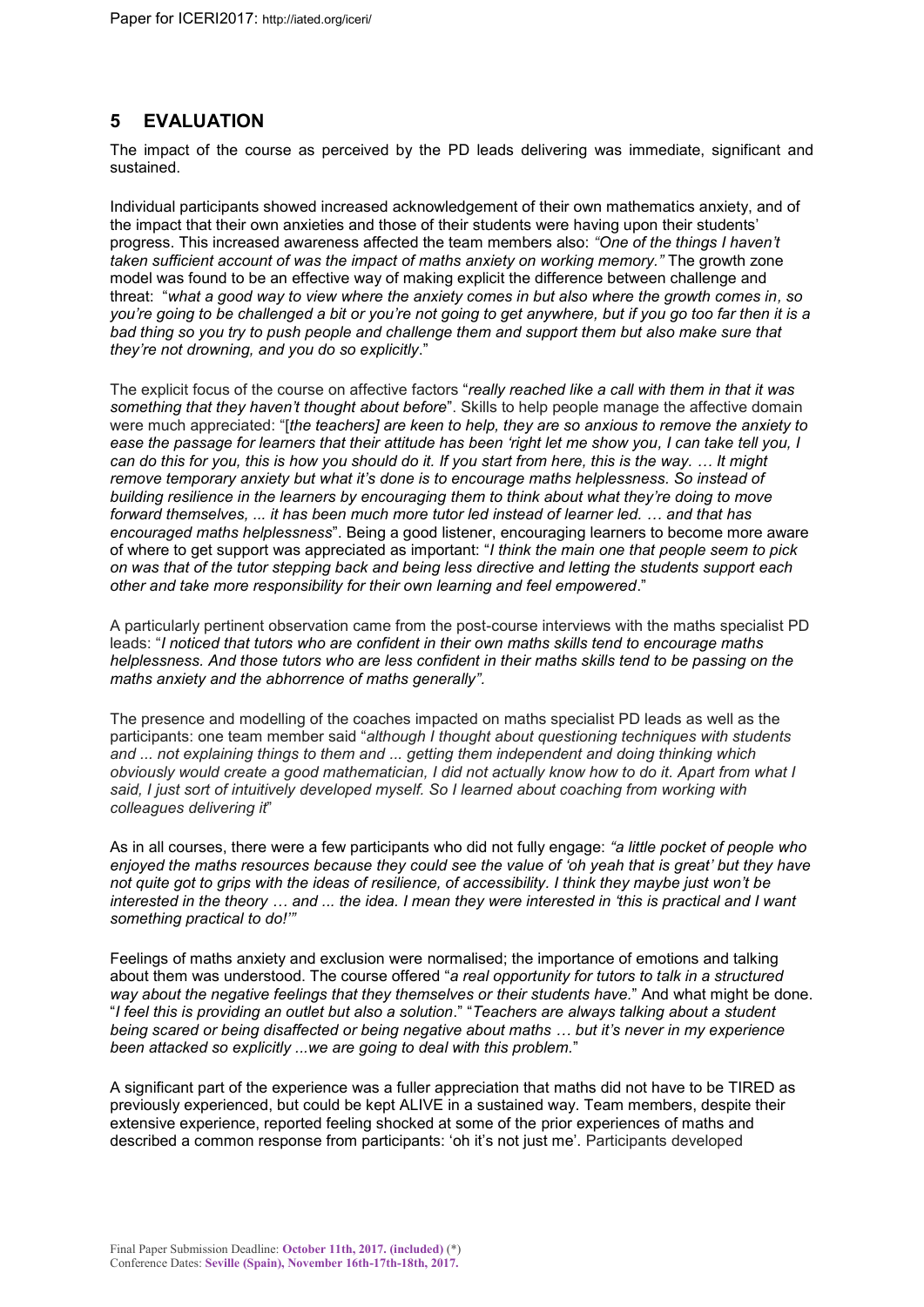awareness of past experiences as a cause of difficulties with maths and that patterns of behaviour could be the result of personal safe-guarding. Participants reported '*changing their* [teaching] *style, asking questions, getting learners to do thinking themselves with some support'*. Participants also reported changed opinions and anxiety about maths.

Participants became aware that personal anxiety could be passed to students and also that by saying to learners things like 'I don't see the point of doing this' 'I don't want to do it anymore than you do' they were perpetuating the negative approach to maths. One participant said to a leader: *"I realise now that I am a big part of the problem because of my attitude to maths that I pass on directly to the students. So I'm going to make sure I don't do that anymore, but I'm going to adopt a positive approach and look for the positive effects on learning maths."*

PD leads appreciated the advantage of making the affective domain explicit: "*As I'm sure we all have, I've always looked at the anxiety and emotional barriers associated with maths when I've been delivering training - particularly with known vulnerable groups such as vocational trainers. This has been much more explicit since working on the maths resilience courses."*

PD leads continued to develop their thinking around the course: "*In the MR courses I have not yet found the coloured cards to work particularly well in practice - fine in theory and discussion afterwards and the Growth Zone itself has certainly hit a chord - but I've found that people tend to forget about them and don't use them to reflect their feelings. Yesterday I was delivering a vocational vitaliser course ... During the course I talked about maths anxiety and the impact it had on brain function and we discussed being in the red zone and what it looked/felt like. I had put out just the red cards on the tables and suggested that they might like to use these if they felt themselves beginning to become anxious, uncomfortable or struggling too much. It worked really well - they felt much more able to use them and resulting discussion was very illuminating in terms of support required to get back into growth zone etc"*

Another team member reported: "*I feel it would be helpful to link in the guidance for developing maths resilience to wider guidance about best practice in maths education, e.g., formative assessment; Swan guidelines; OFSTED criteria for outstanding even …*". There is clearly more work to be done. But the team have evidence to suggest that a good start has been made. One team member reported: *"I was at X last week and the staff were raving unprompted about the impact of their 4-day courses, and how effective the techniques had been. I don't think they knew I was directly involved in it!"*

# **6 CONCLUSIONS**

Although there are always aspects of a course than can be improved by reflective practitioners, the overall impact of the project, as expressed by course participants who received it, and by the PD leads who delivered it, was very positive. Teachers' awareness of negative past experiences as a possible cause of difficulty with mathematics was raised; teachers became aware of how patterns of behaviour such as avoidance and disruption may have developed as safe-guarding habits and how mathematics anxiety can be transmitted from teacher to student in a vicious cycle.

Teachers were supported to work through personal anxieties towards mathematics in a safe and collaborative environment, which included a professional coach, and to develop elements of personal mathematical resilience and awareness of the affective domain. Teachers developed an extensive range of tools, strategies and approaches to 'take off the emotional handbrake' of learners, to recognize and address anxiety, re-engage learners and build resilience. The tools included tasks designated ALIVE (accessible, linked, inclusive, valued and engaging); the strategies included coaching skills.

A common theme was just how much such a course was needed and appreciated by participants. The work is being further extended and developed through local mathematics teacher networks (Maths Hubs).

In summary, in FE, to remove the 'emotional handbrake' affecting maths progress, our recommendations are to: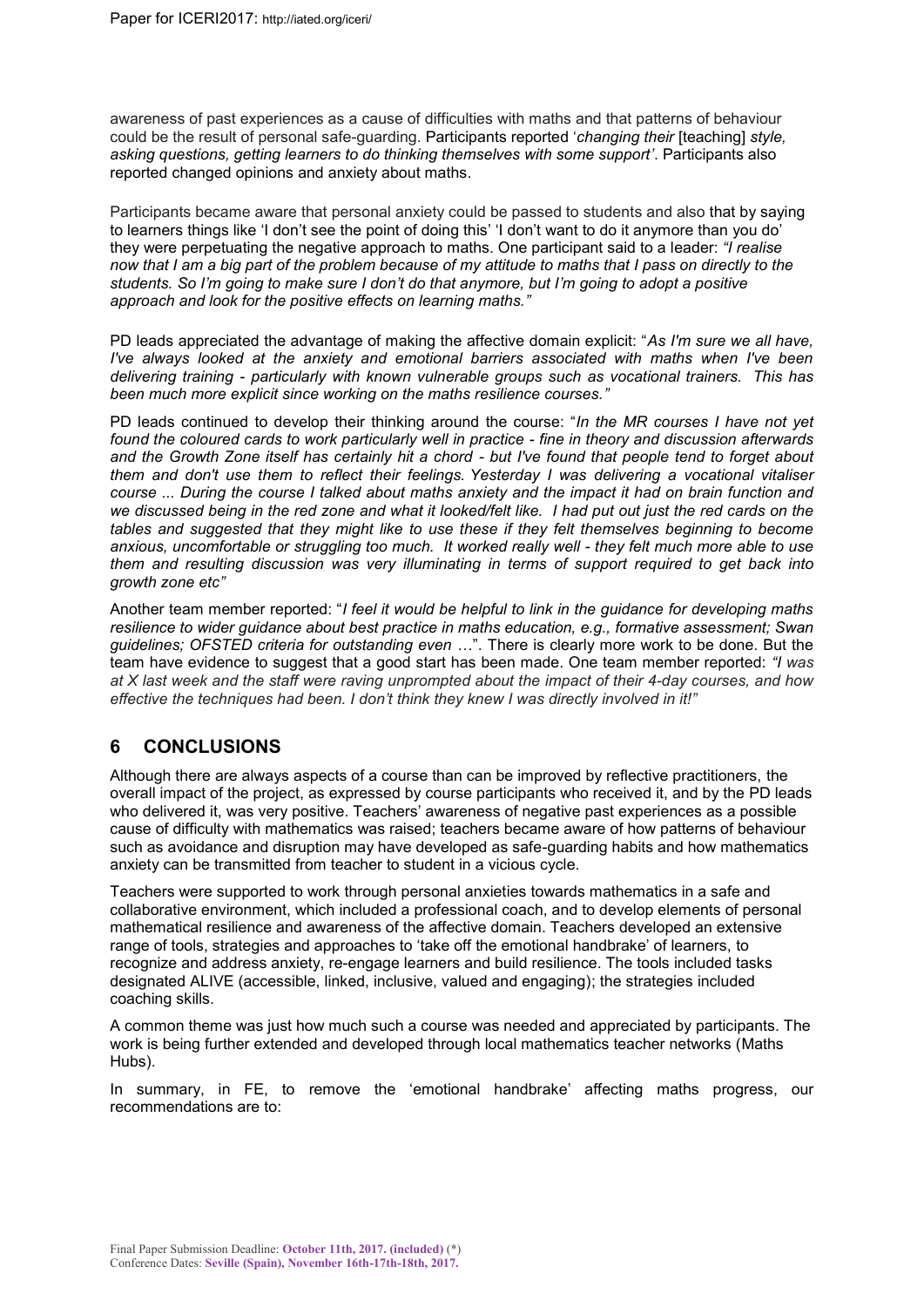- introduce the growth zone diagram and develop a language for describing the experience of being in each zone
- draw on wider experiences of growth and challenge, such as sport, climbing, walking trip, cooking ... and seek insight and parallels with maths
- be explicit about maths capability being 'like a muscle' which can be developed through effort and perseverance.
- agree class ground rules for safeguarding each other
- introduce 'Stuck Posters' to promote different sources of support for learners (other than their teacher)
- introduce Bruner's ladder of accessibility (enactive-iconic-symbolic) and explore how new topics can be made more accessible
- introduce a coaching model rather than just explaining the answer
- encourage a narrative around each topic to make it more meaningful and accessible (Why is it important? What does it look like in everyday life?)
- explore mathematical inclusion explicitly
- encourage co-operation/shared responsibility for understanding.

It is important to reflect on the impact on a group of mathematics teachers who are less aware of the affective domain and to notice when the behaviour of the mathematically confident encourages maths helplessness in others. It is important to reflect on the impact of the mathematically anxious teachers who tend to pass on anxiety and abhorrence of mathematics. In working towards increased mathematics resilience in the wider community, it seems important to have more courses such as the one described here.

## **REFERENCES**

[1] Johnston-Wilder, S. and Lee, C. (2010). Mathematical Resilience. Mathematics Teaching. 218, pp. 38–41.

[2] Johnston-Wilder, S., Pardoe, S., Almehrz, H., Evans, B., Marsh, J. and Richards, S. (2016) Developing teaching for mathematical resilience in further education. In: 9th International Conference of Education, Research and Innovation, ICERI2016, Seville (SPAIN), 14-16 of Nov 2016. Published in: ICERI2016 Proceedings pp. 3019-3028.

[3] OECD (2013). PISA 2012 Results: Ready to Learn: Students' Engagement, Drive and Self-Beliefs (Volume III), PISA, OECD Publishing. http://dx.doi.org/10.1787/9789264201170-en

[4] Johnston-Wilder, S., Lee, C. , Brindley, J. Garton E. (2015). Developing Mathematical Resilience in School Students who have experienced repeated failure. In Proceedings of 8th International Conference of Education, Research and Innovation, Seville, Spain.

[5] Boaler, J. (2009). The Elephant in the Classroom: Helping Children Learn and Love Maths. London: Souvenir Press.

[6] Boaler, J. (2005). The 'Psychological Prison' from which They Never Escaped: the role of ability grouping in reproducing social class inequalities. FORUM. 47(2-3), pp. 135–144. http://dx.doi.org/10.2304/forum.2005.47.2.2

[7] Beilock, S. L. Gunderson, E. A. Ramirez, G. and Levine, S. C. (2010). "Female teachers' math anxiety affects girls' math achievement", Proceedings of the National Academy of Sciences, 107(5), pp. 1860–1863.

[8] Stigler, J.W. & Hiebert, J. (1999). The Teaching Gap. New York: Free Press.